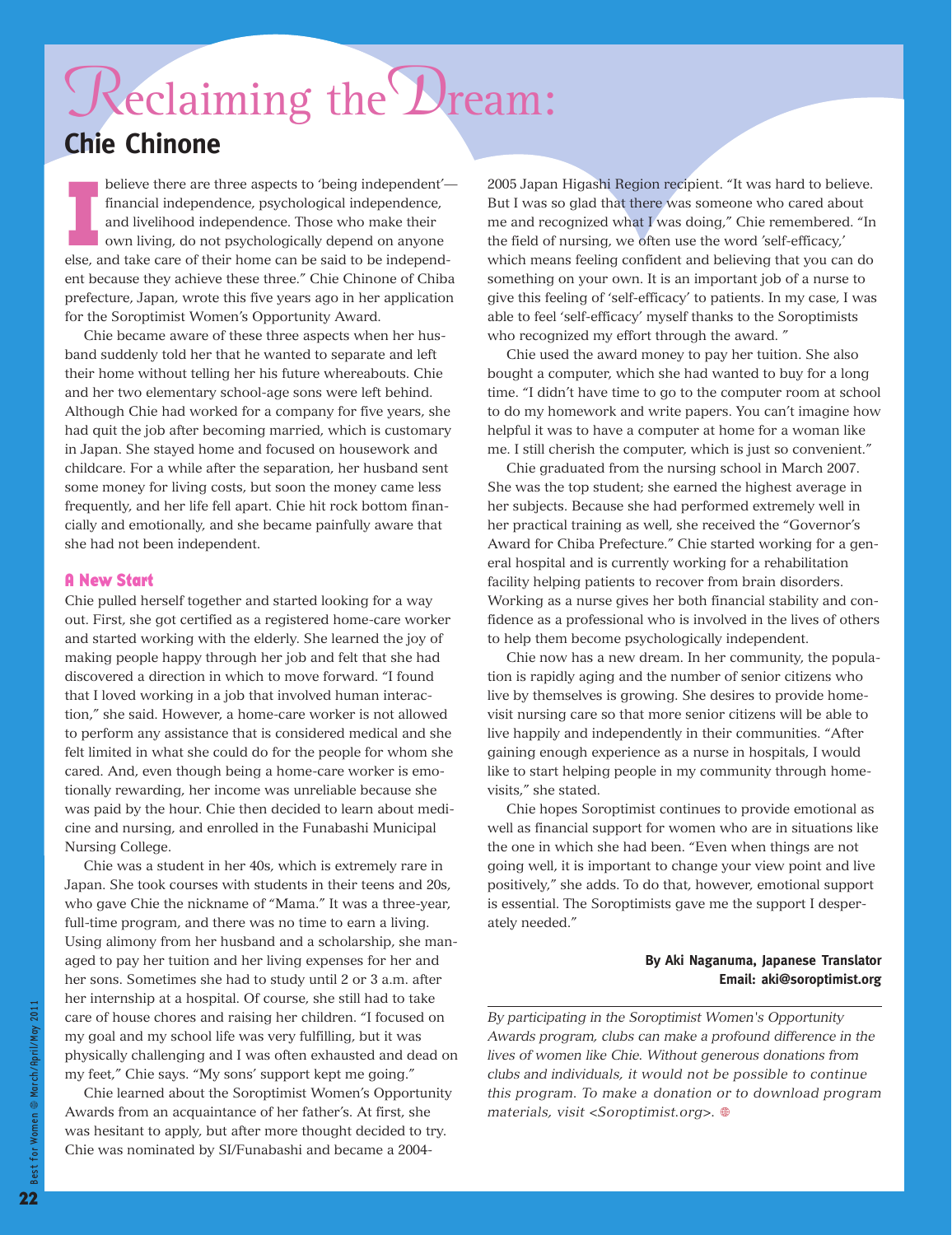## Reclaiming the Dream: **Francine Nunziata**

**L** ike most of Soroptimist's Women's Opportunity Award recipients, Francine Nunziata did not have an easy life. She grew up in a household where she experienced physical, emotional, verbal and sexual abuse at the hands of her alcoholic father. Her mother did her best to protect the children, but she was fearful of repercussions from Francine's father if any attempt was made to escape.

"Once my mother was able to flee with us, we were forced to live with my uncle and subjected to degrading and abusive treatment, which only reinforced our low selfesteem," says Francine, 56, of Gloversville, New York. "At the early age of 10, I started drinking to mask my pain."

Francine then fell into drug abuse, which continued until she entered a rehab program at the age of 45. She struggled to become drug and alcohol free and finally did so because of one motivation—her four children.

"As a result of my addictions and the choices I had made, my children were taken from me and placed into foster care," she says. "During the 18 months they were in foster care, I knew I had to give them the childhood I was denied."

While in recovery, she met a man she thought was "good" and could "help make them a family," but found herself once again a victim of domestic violence. After being with him for five years, she finally escaped with her children, and had some very financially difficult times.

"I have been employed in many entry-level positions throughout my life, but I wanted to do so much more," she says. "So I enrolled at Fulton Montgomery Community College where one day I saw a flyer on the wall about the Soroptimist Women's Opportunity Awards. I was at a point in my life where I was really feeling down and tired of being poor—and was thinking about quitting school and just going back to work."

After applying for the award, she received the good news. Not only had SI/Fulton County, New York, named her its recipient, awarding her \$2,000—but North Atlantic Region recognized her as its 2006-2007 recipient, awarding her an additional \$5,000. "I was really shocked and it was such an honor," she says. "I felt special."

Thanks to the awards, Francine was able to continue her studies and in May 2011, graduated from SUNY Albany, New York, with a bachelor's degree in social work. She is currently employed as a domestic violence advocate at The Family Counseling Center, in Gloversville, providing support and information services to women in abusive relationships.

Working with women in her community to help empower and educate them is living a dream close to her heart, she says. There were times she thought she would not survive and would not be able to enjoy the personal freedom she experiences today, if not for the support of domestic violence programs and Soroptimist.

"I really felt the love from your organization," she states, "and it gave me the boost to continue going to school."

Her involvement with Soroptimist did not end after receiving the Women's Opportunity Awards. When she was chosen for a Habitat for Humanity Home in Fulton County, SI/Fulton County members stepped in to help. The Habitat program renovates and builds houses, and requires that the family complete 500 hours of sweat equity, working on their own home, or another Habitat home.

Pam Frascatore, immediate past North Atlantic Region governor and a 24-year-member of SI/Fulton County says, "SI/Fulton County has provided volunteers on more than one occasion to do painting, landscaping and other odd jobs to help Francine and her family complete the required hours of sweat equity.

"Our club has had the advantage of seeing just how much of an opportunity for changing the lives of women and their families this award carries," Pam says.

As a result of her positive experiences with Soroptimist, Francine became a member of SI/Fulton County in June. She has already committed to several committees with the club, most notably the Women's Opportunity Award review program, the Adopt-a-Family Project and the holiday wreath sale.

As to becoming a Soroptimist, Francine says, "My main reason for joining was because when I had received the Soroptimist Fulton County club award, I stated that I would one day love to have the circle completed by watching someone I assisted in improving their life also win this award. So now I am one step closer to achieving that goal. I also believe that helping others is part of the reason for my being on earth."

### **By Marielena Zuniga**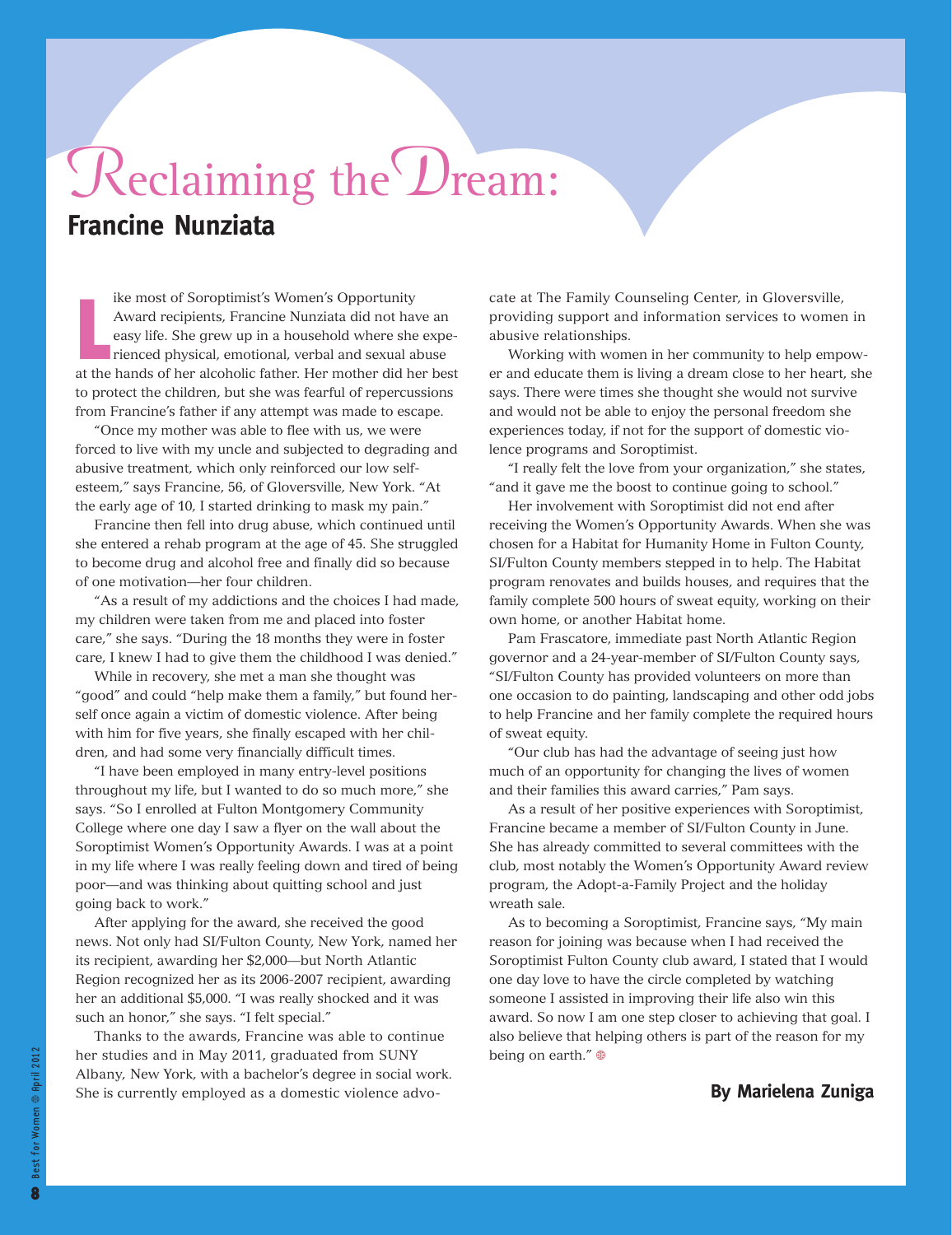# Reclaiming the Dream:

### **Sheila Burson**

heila Burson, 58, of Oroville, California, calls herself "a big believer in never giving up." She never gave up when she left an abusive marriage and hid in a women's shelter with her two children. She never gave up when t heila Burson, 58, of Oroville, California, calls herself "a big believer in never giving up." She never gave up when she left an abusive marriage and hid in a women's shelter with her two children. She never ing pizza dough. And she never gave up when in 2004 she was in an auto accident, rear-ended by a car traveling at 70 miles per hour. She sustained a brain injury that resulted in short-term memory loss, moderate aphasia (language disorder), and intermittent balance disorder.

The crash was devastating in many ways. Sheila had always loved reading and writing, and now the impairment of her cognitive and speech skills seemed to end her lifelong dream—to channel those loves into a teaching career.

Ironically, Sheila's upbringing didn't foster education. "I was raised in an environment where education was not considered good for girls," she says. "I was told to be a good wife, have a lot of kids and that was what was expected of me. But I would always read whatever I could get my hands on and always had a library card. And the books that piqued my interest were always those with a bit of history."

With her dream to teach English and history seemingly lost forever, and unable to work, Sheila didn't want to depend on government support. "I needed to do something other than sit and stare at the walls of my house," she says, "and I was also fighting depression because I didn't know where to turn."

Sheila had experienced that feeling of desperation before. A native of California, she had moved to Missouri when she married. But then, without family or friends in the area, she struggled alone in an abusive relationship. In 2001, she left her husband, but he stalked her, despite a restraining order. Selling her house at a loss, she packed herself, her two small children and her belongings into a van and found sanctuary at a women's shelter.

"The only job I could find was making pizza, but I never gave up on the idea that things would get better," she says. She eventually found work as a full-time legal secretary, but then realized one day that she had no support systems in place in case of a catastrophe.

Her best friend suggested she return to California. So, for the second time in her life, Sheila started over with her two children, traveling across the country in a van and staying with her friend until she could find work. But then her accident happened.

With financial help from permanent disability coverage, Sheila saw a speech therapist who encouraged her to take a class at Butte College in Oroville with one goal in mind—a cognitive skills class to help with her problems.

When Sheila had the opportunity to return to school full

time, she told herself she could do it, with the help of scholarships and grants. While at Butte, she learned about Soroptimist and applied for the Women's Opportunity Award. Named the club recipient by SI/Chico (\$500) and then the SI/Sierra Nevada Region recipient (\$3,000 from SIA), Sheila says she was "grateful, shocked and thrilled all at the same time."

Today, Sheila uses a special software program to read scanned texts two or three times, highlighting important sections. "Because of my short-term memory loss, I buy my text books as soon as I can and read them four or five times … that way I can get the information into my head so by the time I get to class it makes sense."

While at Butte, she also revitalized the college's defunct literary magazine as part of her service to Phi Beta Kappa, an honors society for two-year colleges.

"It was one of my biggest joys serving as senior editor of Butte's literary magazine, *Branches of Inspiration*, a task that allowed me to encourage other students to express themselves creatively through poetry, prose, artwork and photography," she says. "It afforded me the opportunity to edit and show other students the joys of writing while showcasing their efforts for them to proudly show their families and friends."

Graduating this past spring from Butte College with a dual major in English and history, Sheila transferred to Mills University in Oakland, California, to fulfill her dream of earning a degree in education.

While bad things have happened to her, she always has turned her life around by never giving up. "I have never given up in spite of obstacles," says Sheila. "Every time I've had to start over it scared the daylights out of me, but I've always faced my fears, telling myself, 'Here I go. I can do this.'"

### **By Marielena Zuniga Email: marielena@soroptimist.org**

*By participating in the Soroptimist Women's Opportunity Awards program, clubs can make a profound difference in the lives of women like Sheila. Without generous donations from clubs and individuals, it would not be possible to continue this program. To make a donation or to download program materials, visit <Soroptimist.org>.*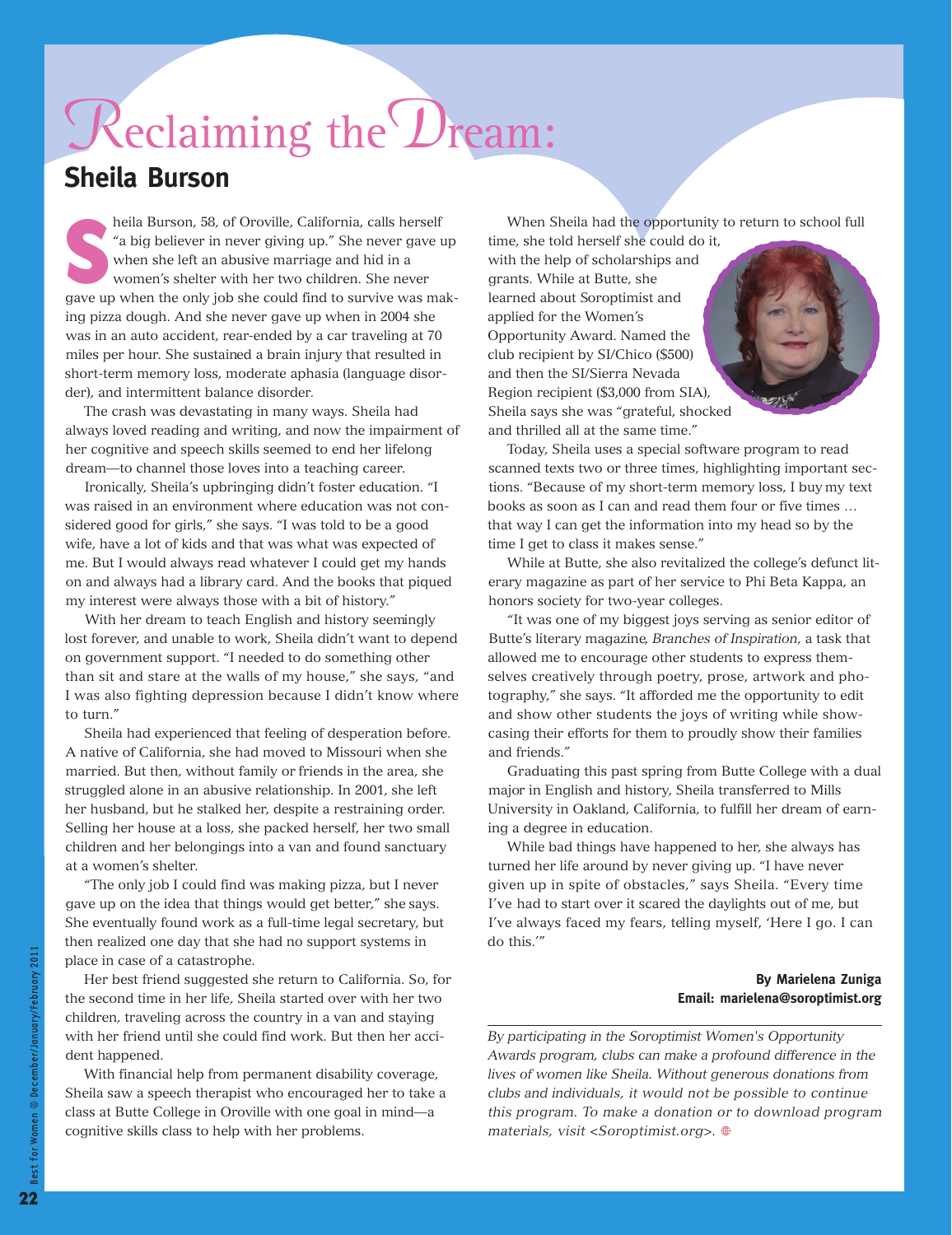## Reclaiming the Dream:

### **Tamanika Ferguson**

S oroptimist Women's Opportunity Awards recipients exemplify strength, courage and determination. The stories of how these women overcome great obstacles to create better lives for themselves and their families are truly inspirational. Some of these stories are featured in the Women's Opportunity Awards section at LiveYourDream.org.

Ever wonder what happens to past award recipients after their initial story has been told? Their journey does not usually end there. Many of them continue to grow, becoming extraordinary women who are not only positive role models for their children, but women everywhere.

It is always nice to hear from the many women whose lives have been touched by this award, to learn how they are, whether they accomplished their goals, and if they are now living their dream—a dream that at one time seemed impossible to attain.

SIA recently caught up with past recipient Tamanika Ferguson. Tamanika received <sup>a</sup> Soroptimist Women's Opportunity Award from SI/Verdugos, California, in 2004. Her story, which ran in the July 2005 issue of *Best for Women* magazine, portrayed <sup>a</sup> woman who started down the wrong road but was determined to turn her life around. Below is an excerpt from Tamanika's initial story.

Now eight years later, Tamanika is still going strong as she continues down the path of success. "The financial support I received from Soroptimist allowed me to continue my education without the impending threat of interruptions and having to incur additional educational expenses," she stated.

Not only did Tamanika complete her

bachelor's degree, but she earned <sup>a</sup> master's degree in both African-American studies and sociology. She is also on the verge of starting <sup>a</sup> doctoral program in mass communication and media studies with <sup>a</sup> graduate certificate in women studies. Tamanika currently works at the YWCA National Capital Area in Washington, D.C., as <sup>a</sup> case manager, but plans to use her doctoral degree to teach at the university level.

"I am <sup>a</sup> woman living my dream. I have the opportunity to impact lives through the work I do and would advise all women and girls to earn <sup>a</sup> college education—to make education <sup>a</sup> life-long learning process and apply it to all areas of their lives."

Tamanika encourages her own daughter, who is all grown up now and has taken some college-level courses. Hopefully one day she will follow in her mother's footsteps and achieve success.

The Women's Opportunity Awards empower women like Tamanika to create positive changes in their lives. Any award, big or small, gives women the ability to succeed, and to measurably improve their lives and the lives of their families. Congratulations to Tamanika for having the courage and perseverance to make her dreams come true.  $\oplus$ 

### **By Kamali Brooks Email: kamali@soroptimist.org**

### The following is an excerpt from the Reclaiming the Dream article about Tamanika, which appeared in the July 2005 issue of **Best for Women:**

*Growing up in a single-parent household, Tamanika lived in an environment where gang mentality and fast money were the way of life. By the age of 15, she was a high school dropout and the single mother of a baby girl. Entering a world of drugs and violence, Tamanika's life spiraled into a downward trend of self-destruction. Immersed in an environment that most would consider far from nurturing, Tamanika's dream of going to college and earning a degree seemed way beyond her reach.*

*"I did not have the support and guidance of positive role models, which I wholeheartedly believe play a key role in the growth and development of our youth today," Tamanika stated.*

*After living a life dictated by the streets, Tamanika realized she couldn't live that way forever. "It took many heartbreaking experiences and a longing for happiness before I realized the full impact of my choices and the effect they had on me and my family," she said. "I decided there was more to life than what the streets had to offer and decided to go back to school."*

*The first step on Tamanika's path to reclaiming her dream was to get her high school equivalency diploma. She then*

*applied to Long Beach City College, becoming the first person in her family to go to college. Tamanika struggled with her course work at times. "However, with my thirst for knowledge, determination, and support from encouraging and inspiring professors and my fellow classmates, I managed to do quite well."*

*In 2004, Tamanika graduated with a 3.25 grade point average and an associate's degree in liberal arts.*

*She then became a full-time student at California State University Dominquez Hills in Carson, California, where she pursued a bachelor's degree in African studies. Tamanika found, however, that juggling school, extracurricular activities and being the mom of a 12-year-old girl was challenging. She expressed feeling that she wanted to quit and get a full-time job because the cost of going school seemed like more than she could afford. But with the help of a \$600 Women's Opportunity Award, Tamanika was able to pay for basic necessities, such as books, supplies, transportation, parking and material fees.*

*That small amount of money and the confidence placed in her by SI/Verdugos was all it took to keep Tamanika on the right path.*